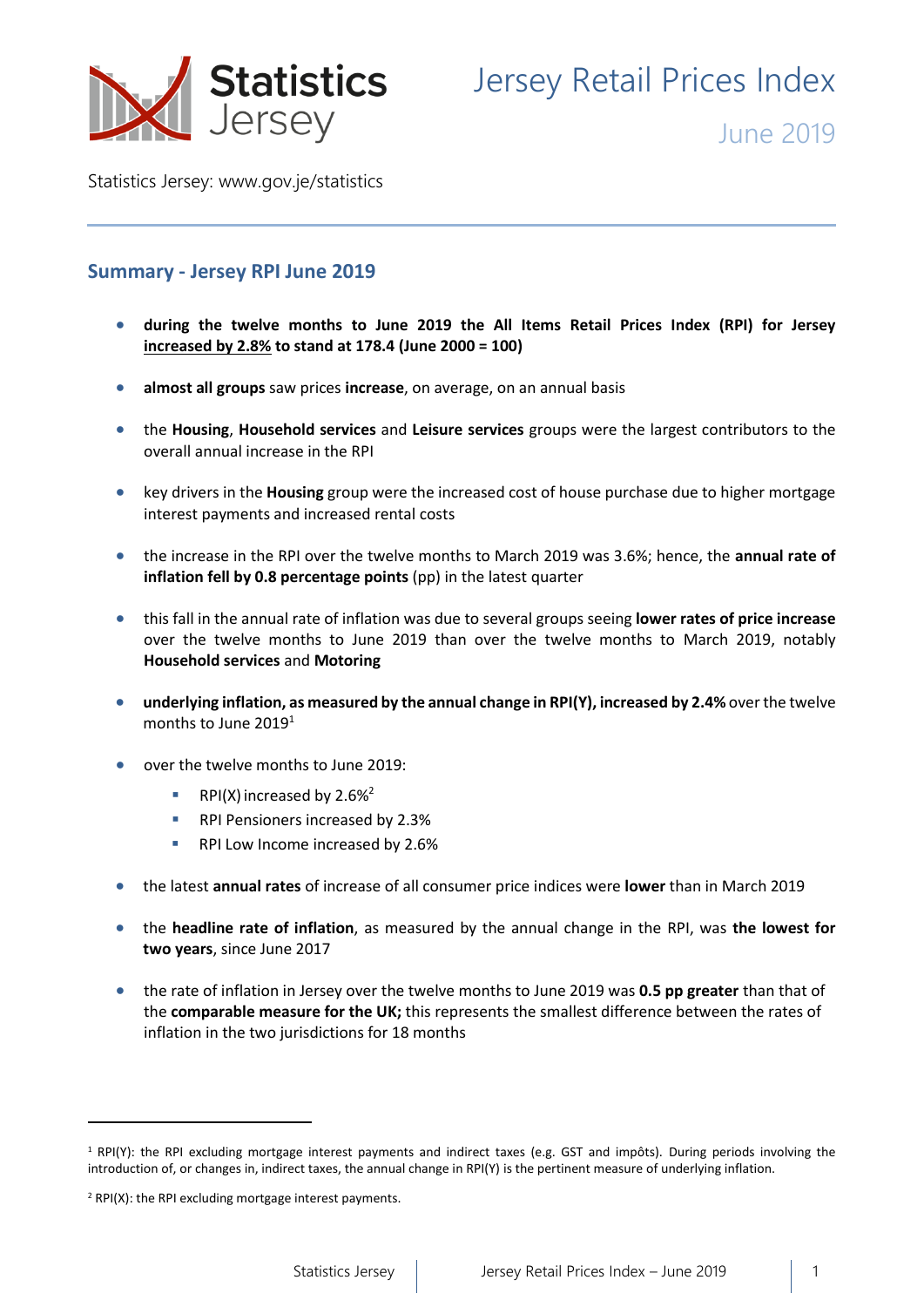

# **Annual change**

The increase in the All Items Retail Prices Index (RPI) over the twelve months to June 2019 was 2.8%.

The annual percentage changes in the RPI since March 2000 are shown in Figure 1.





In June 2019, the annual change in the RPI was 0.8 pp lower than for the previous quarter (March 2019) and was the lowest recorded for two years, since June 2017.

The annual percentage changes for each group of the RPI are shown in Figure 2. On average, over the twelve months to June 2019, prices in almost all groups increased. The exception was **Fares & other travel**, which saw prices decrease, on average, over the period.



#### Figure 2 - Annual percentage changes for each group, Jun 2019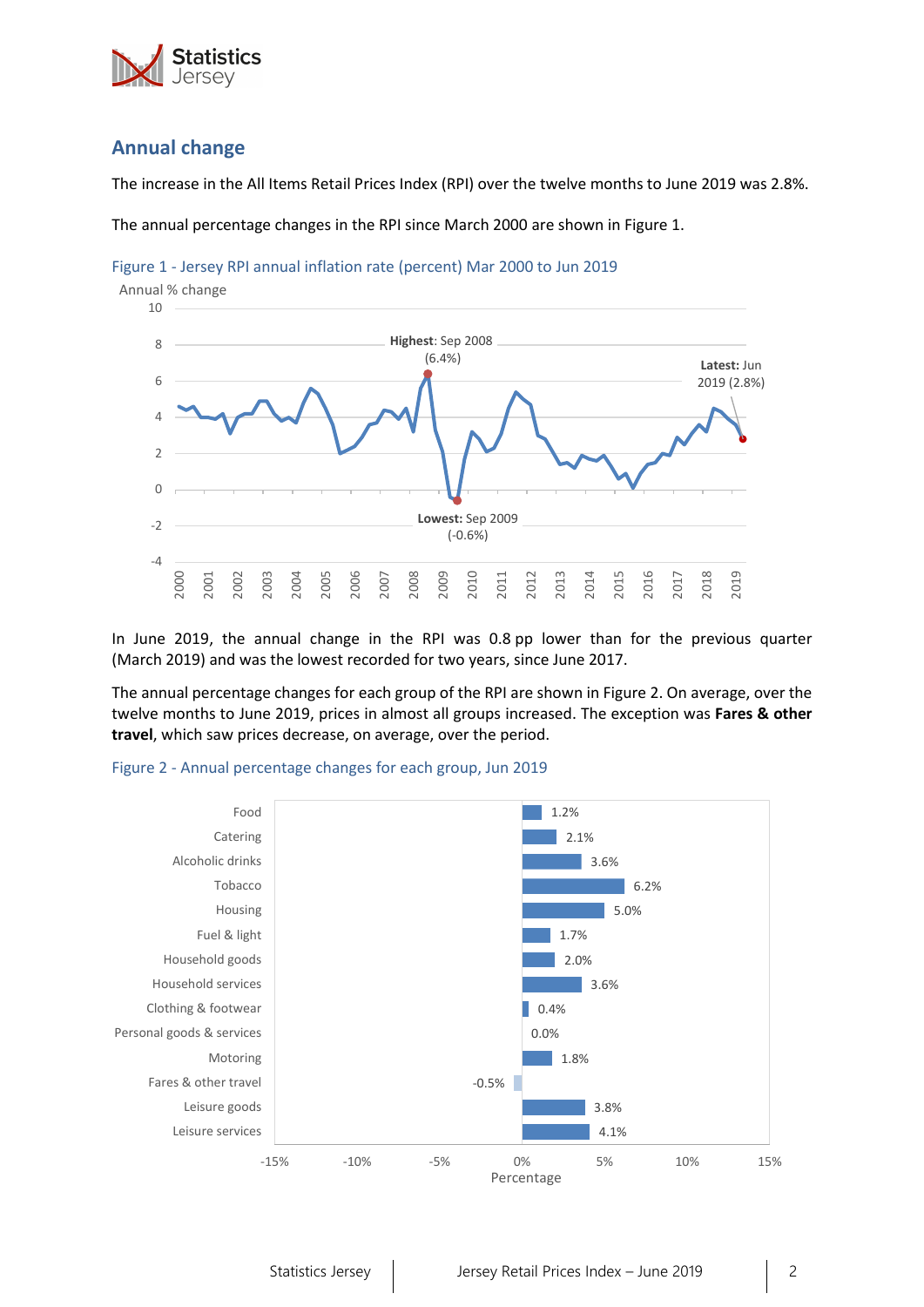

**.** 

Figure 3 shows the contribution of each group of the RPI to the overall annual increase of 2.8%.





The groups which saw prices increase, over the twelve months to June 2019, gave **upward** contributions to the RPI, notably:

- **Housing:** costs rose by 5.0%, on average, over the year to June 2019, contributing +1.0 percentage points (pp) to the annual change of the RPI. Price increases were seen across most of the group, which includes house purchase costs, rents, water charges (increased in April 2019) and repairs and maintenance costs. The key upward drivers were rents and the increased cost of house purchase<sup>3</sup>.
- **Household services:** costs rose by 3.6%, on average, over the year to June 2019, contributing +0.5 pp to the annual change of the RPI. Price increases were seen across the group, which includes telephone charges, domestic services, fees and subscriptions, and postal charges
- **Leisure services**: prices in this group increased by 4.1%, on average, over the twelve months to June 2019, contributing +0.4 pp to the annual change of the RPI. Higher average prices were seen across the group which includes foreign holidays, TV licences (increased in April 2019) , entertainment and recreation activities

In the **Fuel & light** group, the effect of an increase in the price of electricity in April 2019 was partially offset by a decrease in the price of domestic heating oil on an annual basis.

Impôts duties increased in January 2019, contributing +0.2 pp to the overall annual change in the RPI.

Prices in the **Fares & other travel** group decreased slightly over the twelve months to June 2019; the contribution to the overall change in the RPI was small.

*Individual contributions shown do not sum to the total change due to rounding*

<sup>3</sup> The Bank of England base rate increased by a quarter percentage point (from 0.5% to 0.75%) on 2 August 2018.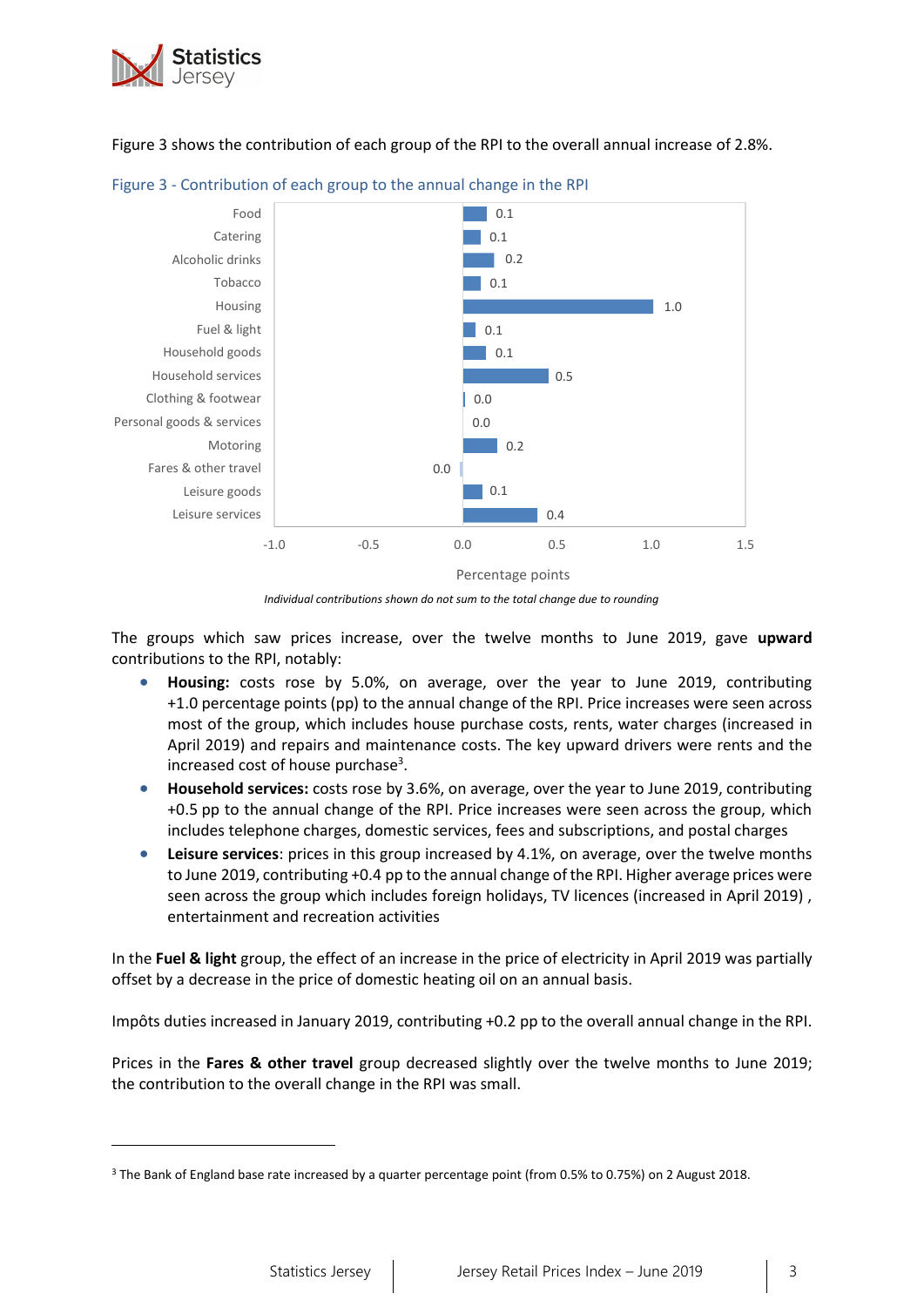

Group level indices are presented in Appendix Table A1, which also shows the most recent annual and quarterly percentage changes.

The annual rate of increase of Jersey's RPI was 0.8 pp lower in June 2019 (2.8%) than in March 2019 (3.6%). Figure 4 shows the contributions to the change in the annual rate of increase of the RPI.





The majority of groups gave **downward** contributions to the **change** in the annual rate of increase of the RPI:

- **Motoring:** contributed -0.4 pp to the change in the annual rate of increase. Prices in this group, which includes the purchase of motor vehicles and motor fuels, increased at a lower rate over the twelve months to June 2019 (up 1.8%) than over the same period to March 2019 (up 5.6%). Over the twelve months to June 2019 the price of petrol and diesel increased by 1 p and 2 p per litre, on average, and had increased by 2 p and 7 p, respectively, over the year to March 2019
- **Household services:** contributed -0.3 pp to the change in the annual rate of increase of the RPI. Prices in this group increased, on average, at a lower rate over the twelve months to June 2019 (up 3.6%) than over the twelve months to March 2019 (up 6.2%)
- **Household goods:** contributed -0.1 pp to the change in the annual rate of increase of the RPI. On average, prices increased at a lower rate over the twelve months to June 2019 (up 2.0%) than over the twelve months to March 2019 (up 3.5%)
- **Leisure services:** contributed -0.1 pp to the change in the annual rate of increase. The rate of price increase for this group was lower over the twelve months to June 2019 (up 4.1%) than over the same period to March 2019 (up 4.8%).

In contrast, the **Clothing & footwear** group gave a small upward contribution of +0.1 pp to the annual change. Overall, prices in this group increased slightly over the twelve months to June 2019 (up 0.4%), whereas they had decreased over the twelve months to March 2019 (down 3.8%).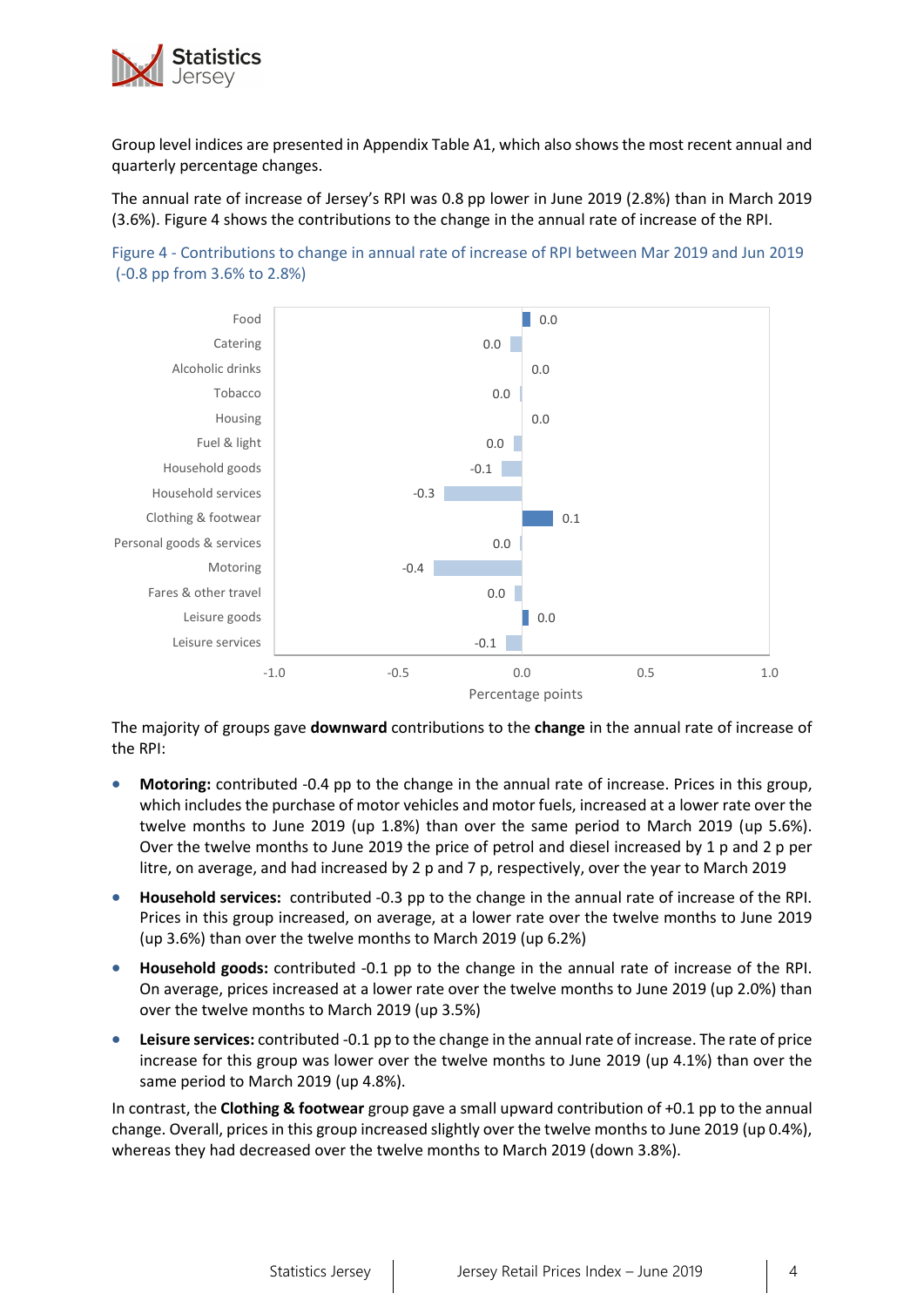

## **Quarterly change**

On a quarterly basis, the RPI increased by 0.6% between March 2019 and June 2019. Figure 5 shows the percentage changes over the latest quarter for each group of the RPI.





Figure 6 shows the respective contribution of each group to the overall quarterly change in the RPI.



Figure 6 - Contribution of each group to the quarterly change in the RPI

*Individual contributions shown do not sum to the total change due to rounding*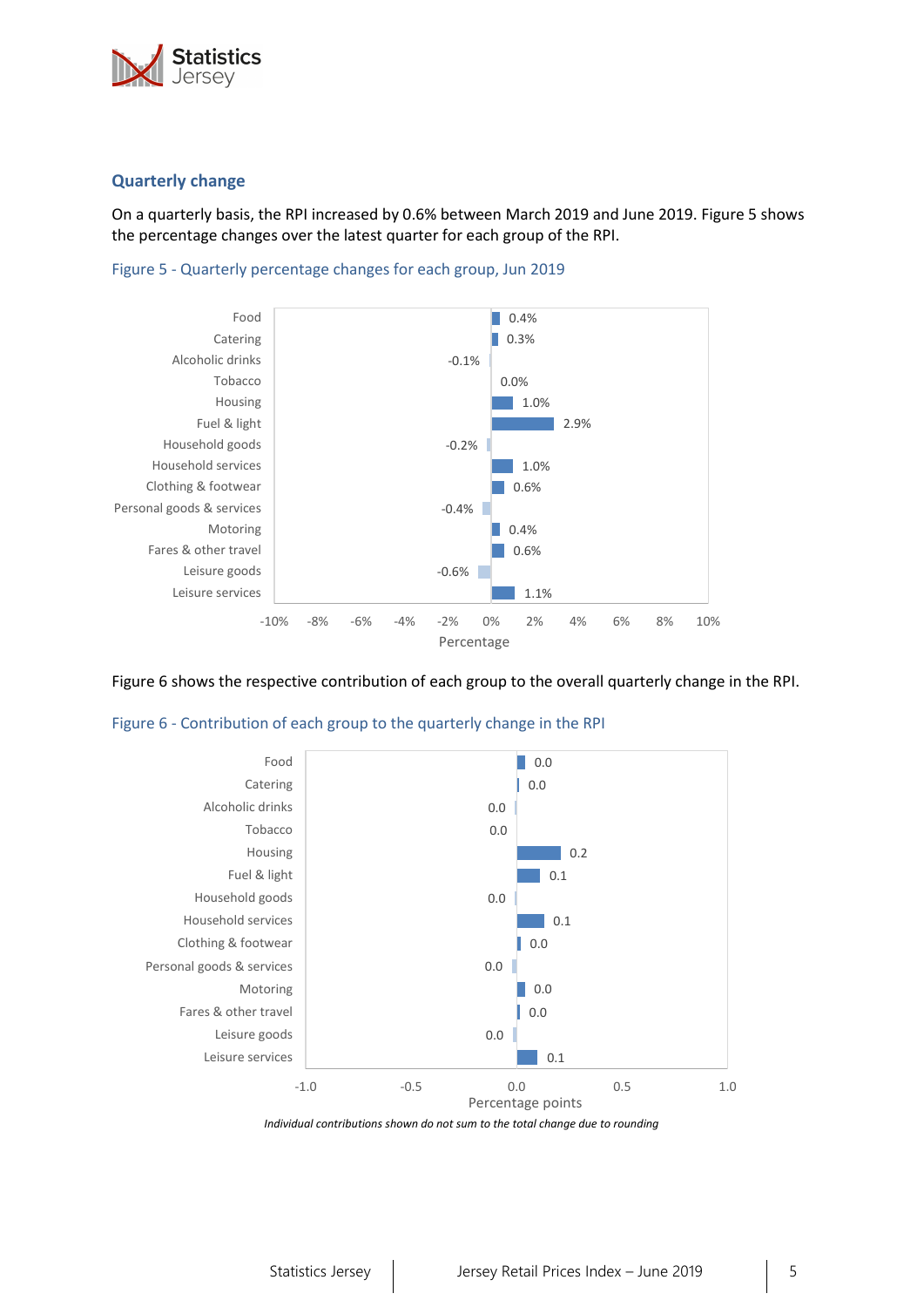

The groups which saw prices **increase**, on average, in the latest quarter gave **upward** contributions to the RPI, (see figure 6), notably:

- **Housing:** overall prices increased by 1.0%, contributing +0.2 pp to the quarterly change in the RPI
- **Household services:** on average, prices in this group increased by 1.0%, contributing +0.1 pp to the quarterly change
- **Leisure services:** increased by 1.1%, on average, contributing +0.1 pp to the quarterly change
- **Fuel& light:** increased by 2.9%, on average, contributing +0.1 pp to the quarterly change

In contrast, several groups saw prices decrease in the last quarter, giving small downward contributions to the overall change.

### **RPI(X) and RPI(Y) - underlying rate of inflation**

RPI(X) is defined as the all items RPI excluding the cost of mortgage interest payments.

RPI(Y) provides a measure of underlying inflation by removing the effect not only of mortgage interest payments but also of indirect taxes such as GST and impôts. During periods involving the introduction of, or changes in, indirect taxes, the annual change in RPI(Y) is considered to be the pertinent measure of the rate of underlying inflation.

Over the twelve months to June 2019, RPI(X) increased by 2.6% and RPI(Y) increased by 2.4%. The latest annual change in RPI(X) was 0.7 pp lower than over the twelve months to March 2019, and that of RPI(Y) was 1.0 pp lower.

Figure 7 shows the annual rates of change of both RPI(X) and RPI(Y) since 2007, when RPI(Y) was first published for Jersey (see Appendix Tables A3 and A4).



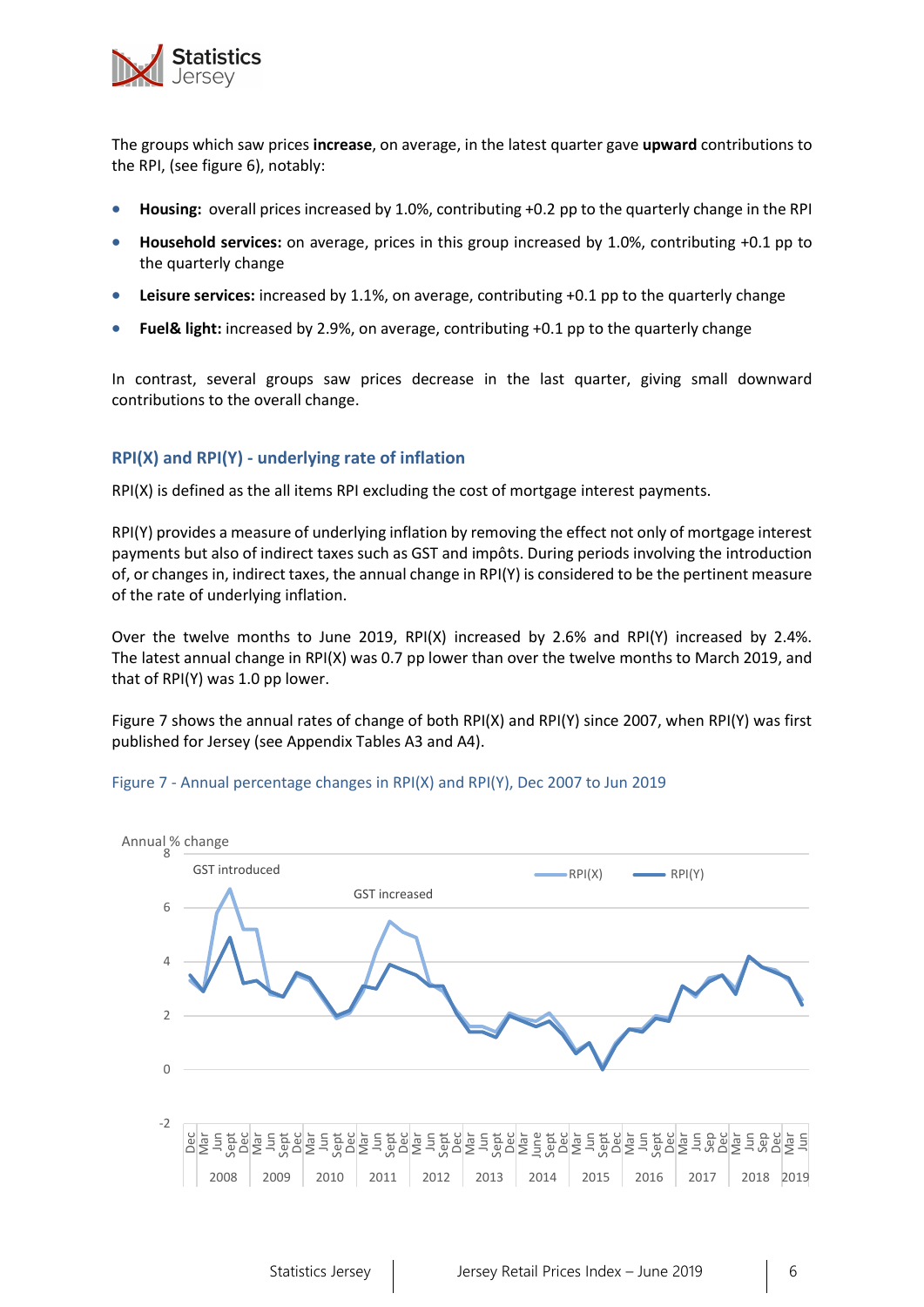

### **Other inflation measures**

In December 2007, two further consumer price indices were introduced for Jersey: **RPI Pensioners**, for pensioner households; and **RPI Low Income**, for households in the lowest quintile of household income. Over the twelve months to June 2019, RPI Pensioners increased by 2.3% and RPI Low Income increased by 2.6%.

Figure 8 shows the annual rates of change of both RPI Pensioners and RPI Low Income since December 2007, when annual changes in these indices were first published (see Appendix Table A4).

The annual rates of increase of RPI Pensioners and RPI Low Income were lower for June 2019 than March 2019, by 0.8 pp and 0.7 pp, respectively.

Figure 8 - Annual percentage changes in RPI Pensioners and RPI Low Income, Dec 2007 to Jun 2019



#### **Comparison with the UK**

The annual rates of increase of the RPI in Jersey and the UK are shown in Table 1. The annual rate of increase of the UK RPI adjusted for the formula effect (see Note 4) is also shown. The appropriate comparison is that of the Jersey RPI and the UK RPI adjusted for the formula effect.

Table 1: Annual percentage changes in RPI for Mar 2019 and Jun 2019

|                    | <b>RPI</b>      |                 |
|--------------------|-----------------|-----------------|
|                    | <b>Mar 2019</b> | <b>Jun 2019</b> |
| <b>Jersey</b>      | 3.6             | 2.8             |
| UK                 | 2.4             | 2.9             |
| <b>UK</b> adjusted | 1.9             | 2.3             |

Over the twelve months to June 2019, the annual increase of the RPI in Jersey was 2.8% and that of the UK adjusted RPI was 2.3%.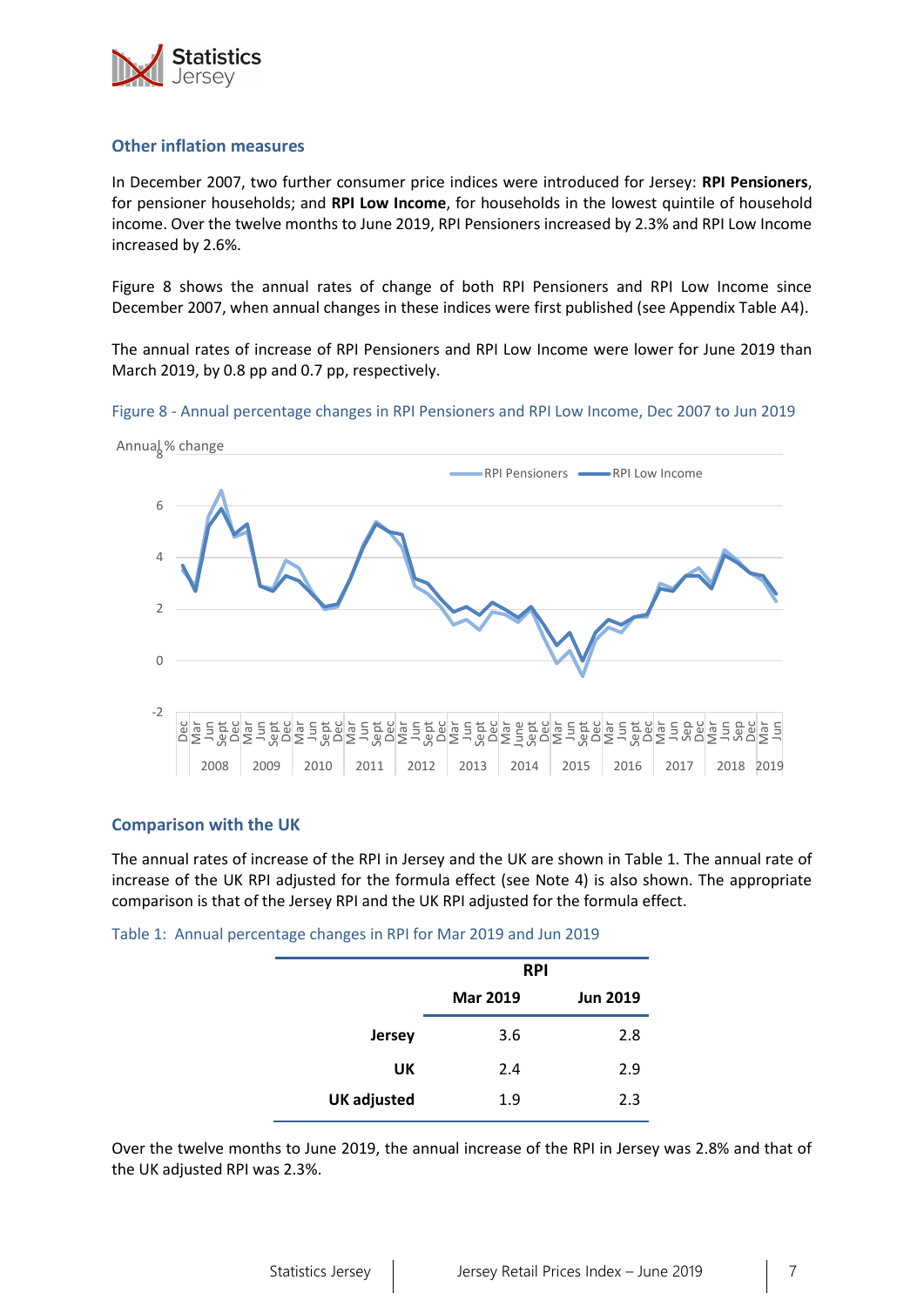

There was a decrease of 0.8 pp in the annual rate of increase of Jersey's RPI between March 2019 and June 2019 (from 3.6% to 2.8%) compared to an increase of 0.4 pp in the UK adjusted RPI over the same period (from 1.9% to 2.3%).

The rate of inflation in Jersey over the twelve months to June 2019 was 0.5 pp greater than the comparable measure for the UK, representing the smallest difference in the comparable measures of inflation for 18 months.

Over the twelve months to June 2019:

- several groups increased at a greater annual rate in Jersey than in the UK, particularly **Housing**  and **Leisure goods**
- in contrast, other groups increased at a lower annual rate in Jersey than in the UK, notably **Fuel & light** and **Clothing & footwear**
- prices in **Fares & other travel** decreased over the year in Jersey, whereas in the UK prices in this group increased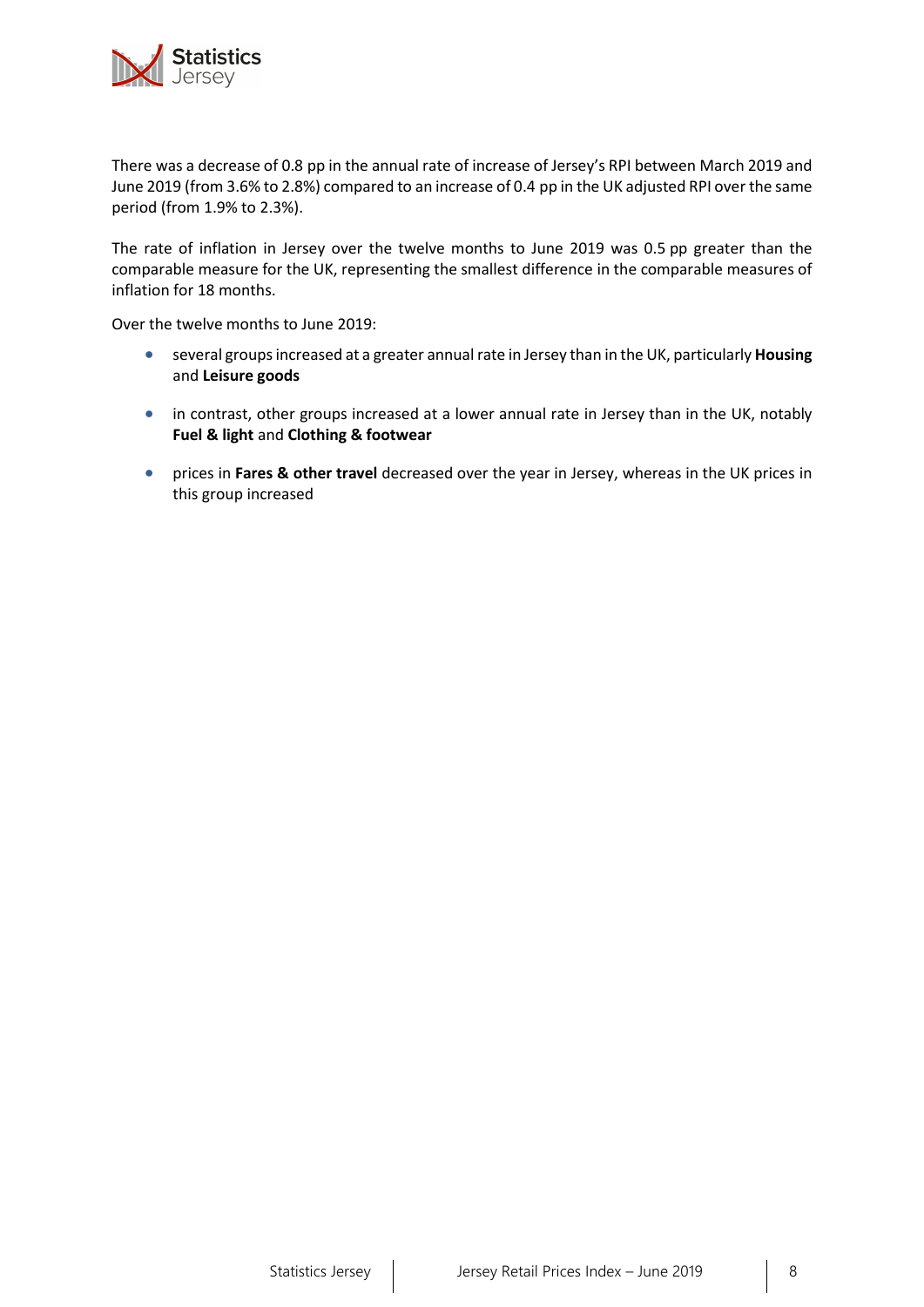

#### **Notes**

- 1. The Retail Prices Index (RPI) is the main measure of inflation in Jersey. It measures the change from quarter to quarter in the price of the goods and services purchased by an "average household" in Jersey. The spending pattern on which the index is based is revised at intervals, using information from the Jersey Household Spending Survey (HSS). An HSS was conducted in 2014-15, the results of which were published in May 2016; these results have been used to conduct a commodity review and the introduction of new weights for all consumer prices indices in March 2018.
- 2. The RPI is compiled using a large and representative selection of over 500 separate goods and services. The price movements for each of these are measured at a representative range of outlets. Around 2,500 separate price quotations are used each quarter in compiling the index. Prices are measured on or around the 15<sup>th</sup> day of March, June, September and December.
- 3. Full details of the Jersey Retail Prices Index and its movements since 2000 are set out in the Appendix, along with details of the Jersey figures for RPI(X).
- 4. In 2012 a consultation exercise on the UK RPI was conducted by the UK National Statistician. The principal outcomes of this consultation were that the UK RPI did not meet current international standards and that a new index (RPIJ) should be published. From March 2013 to January 2017 the UK Office for National Statistics (ONS) published RPIJ.

The annual percentage change in the UK RPI was systematically greater than that of RPIJ; the upward bias was predominantly due to the "formula effect". The Jersey RPI is not susceptible to such an upward bias.

Prior to February 2017 the appropriate comparison with the UK was that of the Jersey RPI and the UK RPIJ. However, in February 2017, the UK Office for National Statistics discontinued publication of RPIJ.

A direct estimate of the formula effect continues to be published by the ONS, enabling comparison between the annual rates of change of the Jersey and UK RPIs by adjusting for the formula effect.

- 5. RPI(Y) excludes mortgage interest payments and indirect taxes*.* For Jersey, the indirect taxes excluded are Parish rates and all taxes and duties that directly affect retail prices, namely impôts (on tobacco, alcohol and motor fuels), the Goods and Services Tax (GST), Air Passenger Duty and Vehicle Emissions Duty.
- 6. Group and section weights for RPI Pensioners and RPI Low Income are derived from information on expenditure collected by the 2014/15 Household Spending Survey (HSS). Section and item weights therefore differ from those in the Jersey RPI due to the different expenditure patterns for these households compared to all households.
- 7. The Jersey RPI for September 2019 will be published on 18 October 2019.
- 8. The Jersey Retail Prices Index is compiled by Statistics Jersey; (enquiries to Statistics Jersey: 01534-440465 e-mail: [statistics@gov.je\)](mailto:statistics@gov.je).

#### Statistics Jersey

19 July 2019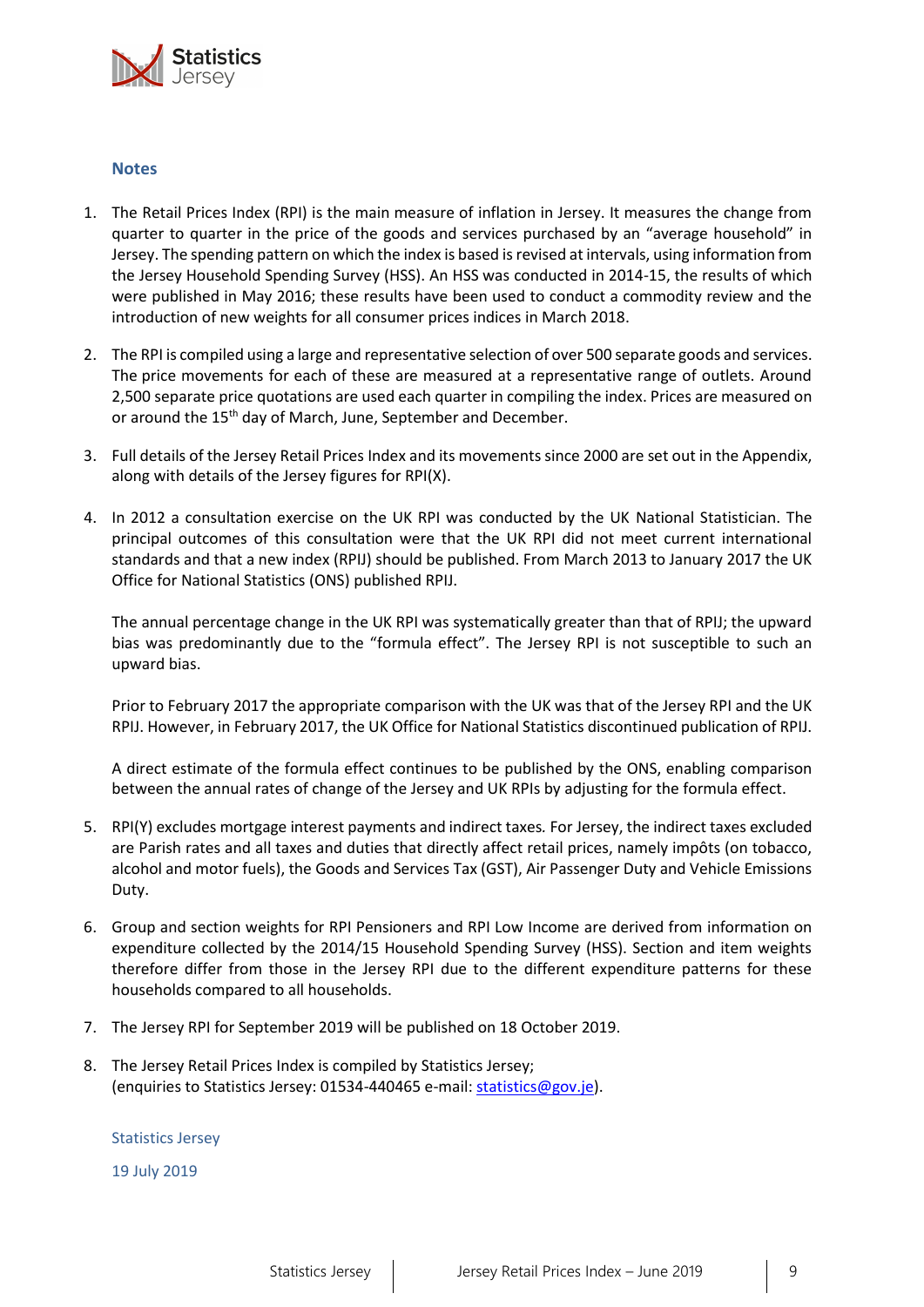

| <b>GROUP</b>              | 2018<br>Jun | 2018<br>Sep | 2018<br><b>Dec</b> | 2019<br>Mar | 2019<br>Jun | change<br>(percent) | <b>Annual Quarterly</b><br>change<br>(percent) |
|---------------------------|-------------|-------------|--------------------|-------------|-------------|---------------------|------------------------------------------------|
| Food                      | 172.5       | 172.1       | 170.8              | 173.8       | 174.5       | 1.2                 | 0.4                                            |
| Catering                  | 181.0       | 181.0       | 182.3              | 184.3       | 184.8       | 2.1                 | 0.3                                            |
| Alcoholic drinks          | 198.3       | 197.8       | 198.0              | 205.8       | 205.5       | 3.6                 | $-0.1$                                         |
| Tobacco                   | 329.1       | 329.1       | 329.1              | 349.5       | 349.5       | 6.2                 | 0.0                                            |
| Housing                   | 187.8       | 191.2       | 193.5              | 195.2       | 197.1       | 5.0                 | 1.0                                            |
| Fuel & light              | 236.8       | 238.1       | 235.3              | 234.1       | 240.9       | 1.7                 | 2.9                                            |
| Household goods           | 105.2       | 105.7       | 107.0              | 107.5       | 107.3       | 2.0                 | $-0.2$                                         |
| <b>Household services</b> | 223.1       | 226.7       | 227.4              | 228.9       | 231.2       | 3.6                 | 1.0                                            |
| Clothing & footwear       | 78.5        | 79.7        | 78.2               | 78.3        | 78.8        | 0.4                 | 0.6                                            |
| Personal goods & services | 161.1       | 162.4       | 161.2              | 161.7       | 161.1       | 0.0                 | $-0.4$                                         |
| Motoring                  | 176.0       | 176.0       | 176.1              | 178.5       | 179.2       | 1.8                 | 0.4                                            |
| Fares & other travel      | 227.5       | 221.6       | 221.2              | 225.0       | 226.3       | $-0.5$              | 0.6                                            |
| Leisure goods             | 79.5        | 81.6        | 81.3               | 83.0        | 82.5        | 3.8                 | $-0.6$                                         |
| Leisure services          | 193.9       | 196.8       | 199.2              | 199.7       | 201.8       | 4.1                 | 1.1                                            |
| <b>All items</b>          | 173.5       | 175.0       | 175.4              | 177.3       | 178.4       | 2.8                 | 0.6                                            |

## Table A1: Group indices (June 2000 = 100) and percentage changes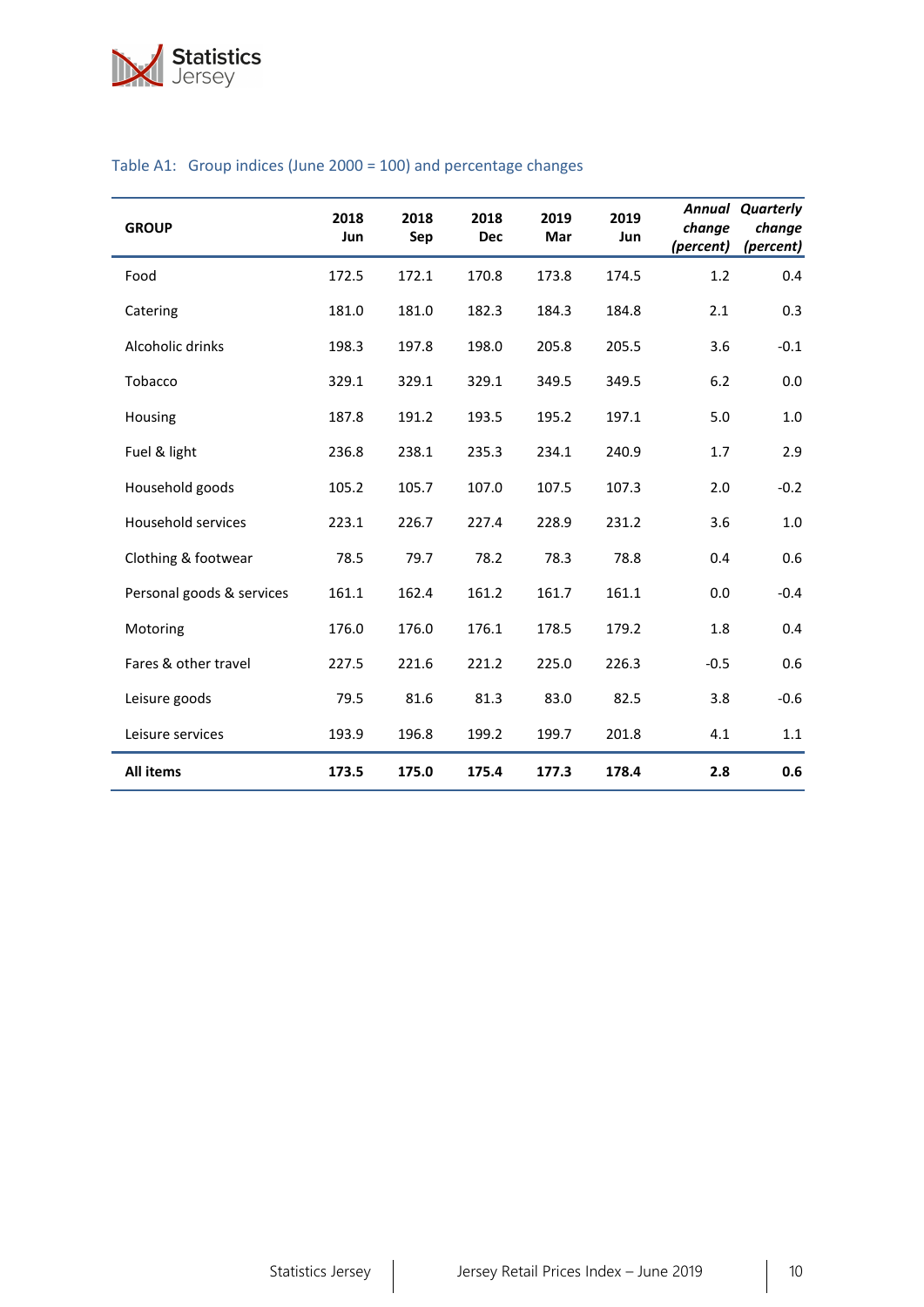

### Table A2: Jersey Retail Prices Index RPI, 2000-2019 (Jun 2000 = 100)

|      |     | <b>RPI</b> | Annual<br>change (%) | Quarterly<br>change (%) |      |     | <b>RPI</b> | Annual<br>change (%) | Quarterly<br>change (%) |
|------|-----|------------|----------------------|-------------------------|------|-----|------------|----------------------|-------------------------|
| 2000 | Mar | 99.0       | 4.6                  | 1.3                     | 2009 | Dec | 140.0      | 1.7                  | 0.3                     |
|      | Jun | 100.0      | 4.4                  | $1.0\,$                 | 2010 | Mar | 141.7      | 3.2                  | 1.2                     |
|      | Sep | 101.1      | 4.6                  | $1.1\,$                 |      | Jun | 142.4      | 2.8                  | 0.5                     |
|      | Dec | 101.6      | 4.0                  | 0.5                     |      | Sep | 142.6      | 2.1                  | 0.1                     |
| 2001 | Mar | 103.0      | 4.0                  | 1.4                     |      | Dec | 143.2      | 2.3                  | 0.4                     |
|      | Jun | 103.9      | 3.9                  | 0.9                     | 2011 | Mar | 146.1      | 3.1                  | 2.0                     |
|      | Sep | 105.3      | 4.2                  | 1.3                     |      | Jun | 148.8      | 4.5                  | 1.8                     |
|      | Dec | 104.7      | 3.1                  | $-0.6$                  |      | Sep | 150.3      | 5.4                  | $1.0$                   |
| 2002 | Mar | 107.1      | 4.0                  | 2.3                     |      | Dec | 150.4      | 5.0                  | 0.1                     |
|      | Jun | 108.3      | 4.2                  | $1.1$                   | 2012 | Mar | 153.0      | 4.7                  | $1.7$                   |
|      | Sep | 109.7      | 4.2                  | $1.3\,$                 |      | Jun | 153.3      | 3.0                  | 0.2                     |
|      | Dec | 109.8      | 4.9                  | $0.1\,$                 |      | Sep | 154.5      | 2.8                  | 0.8                     |
| 2003 | Mar | 112.4      | 4.9                  | 2.4                     |      | Dec | 153.5      | 2.1                  | $-0.6$                  |
|      | Jun | 112.9      | 4.2                  | 0.4                     | 2013 | Mar | 155.2      | 1.4                  | $1.1\,$                 |
|      | Sep | 113.9      | 3.8                  | 0.9                     |      | Jun | 155.6      | 1.5                  | 0.3                     |
|      | Dec | 114.2      | 4.0                  | 0.3                     |      | Sep | 156.4      | 1.2                  | 0.5                     |
| 2004 | Mar | 116.6      | 3.7                  | 2.1                     |      | Dec | 156.4      | 1.9                  | 0.0                     |
|      | Jun | 118.3      | 4.8                  | 1.5                     | 2014 | Mar | 157.9      | 1.7                  | $1.0$                   |
|      | Sep | 120.3      | 5.6                  | 1.7                     |      | Jun | 158.1      | 1.6                  | $0.1\,$                 |
|      | Dec | 120.3      | 5.3                  | $0.0\,$                 |      | Sep | 159.3      | 1.9                  | 0.8                     |
| 2005 | Mar | 121.9      | 4.5                  | 1.3                     |      | Dec | 158.5      | 1.3                  | $-0.5$                  |
|      | Jun | 122.6      | 3.6                  | 0.6                     | 2015 | Mar | 158.9      | 0.6                  | 0.3                     |
|      | Sep | 122.7      | 2.0                  | 0.1                     |      | Jun | 159.6      | 0.9                  | 0.4                     |
|      | Dec | 123.0      | 2.2                  | 0.2                     |      | Sep | 159.5      | 0.1                  | $-0.1$                  |
| 2006 | Mar | 124.8      | 2.4                  | 1.5                     |      | Dec | 160.0      | 0.9                  | 0.3                     |
|      | Jun | 126.2      | 2.9                  | $1.1\,$                 | 2016 | Mar | 161.2      | 1.4                  | 0.8                     |
|      | Sep | 127.1      | 3.6                  | 0.7                     |      | Jun | 162.0      | 1.5                  | 0.5                     |
|      | Dec | 127.5      | 3.7                  | 0.3                     |      | Sep | 162.7      | 2.0                  | 0.4                     |
| 2007 | Mar | 130.3      | 4.4                  | $2.2$                   |      | Dec | 163.0      | 1.9                  | 0.2                     |
|      | Jun | 131.6      | 4.3                  | $1.0\,$                 | 2017 | Mar | 165.9      | 2.9                  | 1.8                     |
|      | Sep | 132.1      | 3.9                  | 0.4                     |      | Jun | 166.1      | 2.5                  | 0.1                     |
|      | Dec | 133.3      | 4.5                  | 0.9                     |      | Sep | 167.8      | 3.1                  | $1.0\,$                 |
| 2008 | Mar | 134.5      | 3.2                  | 0.9                     |      | Dec | 168.8      | 3.6                  | 0.6                     |
|      | Jun | 139.0      | 5.6                  | 3.3                     | 2018 | Mar | 171.2      | 3.2                  | 1.4                     |
|      | Sep | 140.5      | 6.4                  | $1.1\,$                 |      | Jun | 173.5      | 4.5                  | $1.3$                   |
|      | Dec | 137.7      | 3.3                  | $-2.0$                  |      | Sep | 175.0      | 4.3                  | 0.9                     |
| 2009 | Mar | 137.3      | $2.1\,$              | $-0.3$                  |      | Dec | 175.4      | 3.9                  | 0.2                     |
|      | Jun | 138.5      | $-0.4$               | 0.9                     | 2019 | Mar | 177.3      | 3.6                  | 1.1                     |
|      | Sep | 139.6      | $-0.6$               | 0.8                     |      | Jun | 178.4      | 2.8                  | 0.6                     |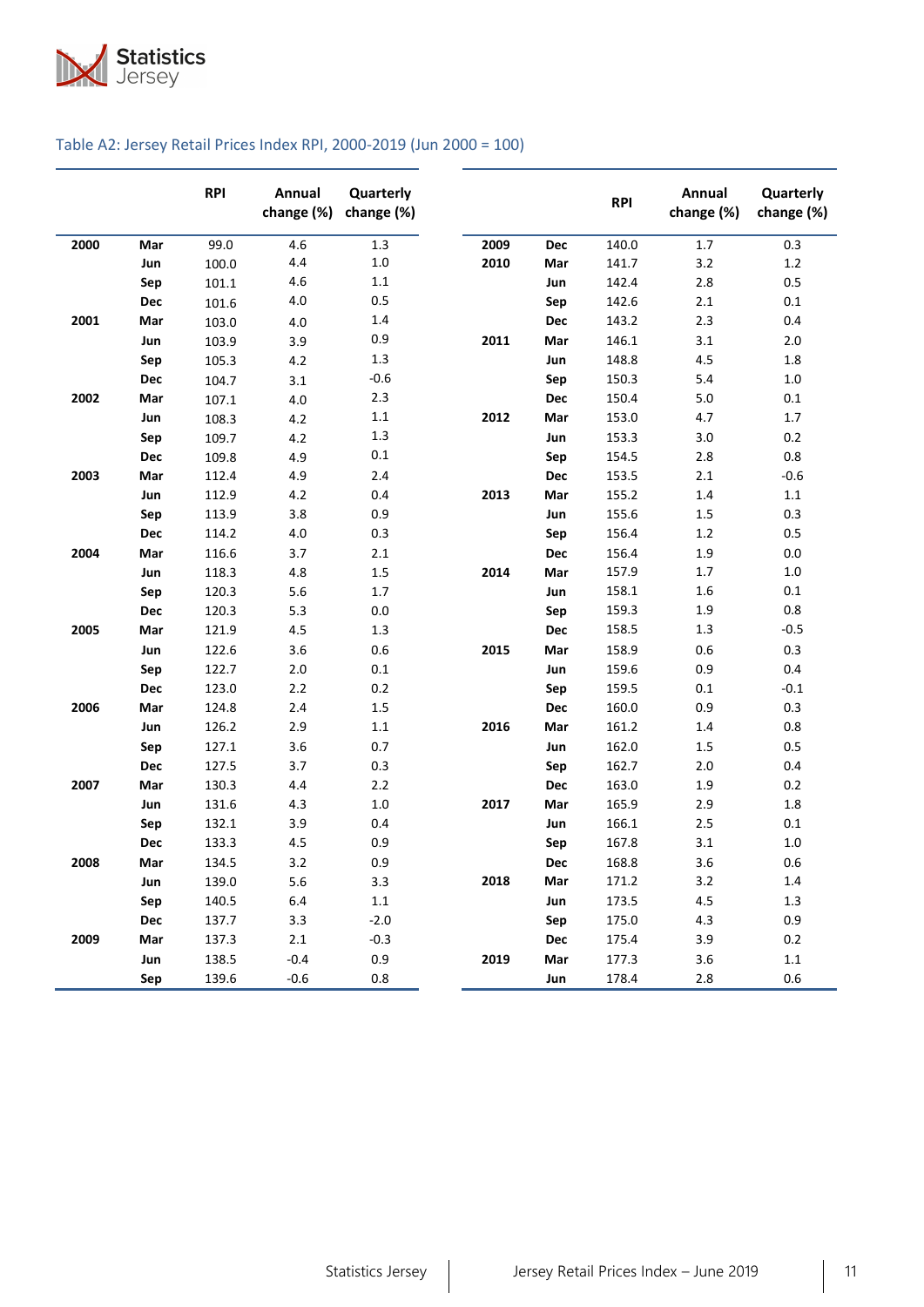

| Table A3: Jersey Retail Prices Index excluding house purchase costs, RPI(X), 2000-2019 (Jun 2000 = 100) |  |  |  |
|---------------------------------------------------------------------------------------------------------|--|--|--|
|---------------------------------------------------------------------------------------------------------|--|--|--|

|      |            | RPI(X)<br>Jun 2000 = 100) | Annual  | Quarterly<br>change (%) change (%) |      |            | RPI(X)<br>(Jun 2000 = 100 | Annual<br>change (%) | Quarterly<br>change (%) |
|------|------------|---------------------------|---------|------------------------------------|------|------------|---------------------------|----------------------|-------------------------|
| 2000 | Mar        | (99.2)                    | 4.3     | $1.1\,$                            |      | <b>Dec</b> | 139.0                     | 3.5                  | 0.1                     |
|      | Jun        | 100.0                     | 4.0     | 0.8                                | 2010 | Mar        | 140.7                     | 3.3                  | $1.2\,$                 |
|      | Sep        | 101.1                     | 4.2     | $1.1\,$                            |      | Jun        | 141.4                     | 2.6                  | 0.5                     |
|      | Dec        | 101.4                     | 3.4     | 0.3                                |      | Sep        | 141.4                     | 1.9                  | 0.0                     |
| 2001 | Mar        | 102.8                     | 3.6     | 1.4                                |      | <b>Dec</b> | 141.9                     | 2.1                  | 0.4                     |
|      | Jun        | 103.8                     | 3.8     | $1.0\,$                            | 2011 | Mar        | 144.8                     | 2.9                  | 2.0                     |
|      | Sep        | 105.3                     | 4.2     | 1.4                                |      | Jun        | 147.6                     | 4.4                  | 1.9                     |
|      | Dec        | 105.1                     | 3.6     | $-0.2$                             |      | Sep        | 149.2                     | 5.5                  | 1.1                     |
| 2002 | Mar        | 107.3                     | 4.4     | 2.1                                |      | <b>Dec</b> | 149.2                     | 5.1                  | $0.0\,$                 |
|      | Jun        | 108.4                     | 4.4     | $1.0$                              | 2012 | Mar        | 151.9                     | 4.9                  | 1.8                     |
|      | Sep        | 109.7                     | 4.2     | 1.2                                |      | Jun        | 152.3                     | 3.2                  | 0.3                     |
|      | Dec        | 109.8                     | 4.5     | 0.1                                |      | Sep        | 153.5                     | 2.9                  | 0.8                     |
| 2003 | Mar        | 112.5                     | 4.8     | 2.5                                |      | Dec        | 152.5                     | 2.2                  | $-0.7$                  |
|      | Jun        | 113.4                     | 4.6     | 0.8                                | 2013 | Mar        | 154.3                     | 1.6                  | $1.2\,$                 |
|      | Sep        | 114.5                     | 4.4     | 1.0                                |      | Jun        | 154.8                     | 1.6                  | 0.3                     |
|      | Dec        | 114.2                     | 4.0     | $-0.3$                             |      | Sep        | 155.6                     | 1.4                  | 0.5                     |
| 2004 | Mar        | 116.4                     | 3.5     | 1.9                                |      | <b>Dec</b> | 155.7                     | 2.1                  | 0.1                     |
|      | Jun        | 117.3                     | 3.4     | 0.8                                | 2014 | Mar        | 157.3                     | 1.9                  | $1.0$                   |
|      | Sep        | 118.3                     | 3.3     | 0.9                                |      | Jun        | 157.6                     | 1.8                  | 0.2                     |
|      | Dec        | 118.1                     | 3.4     | $-0.2$                             |      | Sep        | 158.9                     | 2.1                  | 0.8                     |
| 2005 | Mar        | 119.6                     | 2.7     | 1.3                                |      | <b>Dec</b> | 158.0                     | 1.5                  | $-0.6$                  |
|      | Jun        | 120.2                     | 2.5     | 0.5                                | 2015 | Mar        | 158.4                     | 0.7                  | 0.3                     |
|      | Sep        | 120.6                     | 1.9     | 0.3                                |      | Jun        | 159.2                     | $1.0\,$              | 0.5                     |
|      | Dec        | 120.7                     | 2.2     | 0.1                                |      | Sep        | 159.1                     | 0.1                  | $-0.1$                  |
| 2006 | Mar        | 122.5                     | 2.4     | 1.5                                |      | Dec        | 159.6                     | $1.0\,$              | 0.3                     |
|      | Jun        | 123.9                     | 3.1     | $1.1\,$                            | 2016 | Mar        | 160.8                     | 1.5                  | 0.8                     |
|      | Sep        | 124.0                     | 2.8     | 0.1                                |      | Jun        | 161.6                     | 1.5                  | 0.5                     |
|      | Dec        | 123.7                     | 2.5     | $-0.2$                             |      | Sep        | 162.3                     | 2.0                  | 0.4                     |
| 2007 | Mar        | 125.9                     | 2.8     | 1.8                                |      | <b>Dec</b> | 162.7                     | 1.9                  | $0.2\,$                 |
|      | Jun        | 126.7                     | 2.3     | 0.6                                | 2017 | Mar        | 165.8                     | 3.1                  | 1.9                     |
|      | Sep        | 126.7                     | $2.2$   | 0.0                                |      | Jun        | 166.0                     | 2.7                  | $0.1\,$                 |
|      | <b>Dec</b> | 127.7                     | 3.2     | 0.8                                |      | Sep        | 167.8                     | 3.4                  | 1.1                     |
| 2008 | Mar        | 129.5                     | 2.9     | $1.4\,$                            |      | Dec        | 168.4                     | 3.5                  | 0.4                     |
|      | Jun        | 134.0                     | 5.8     | 3.5                                | 2018 | Mar        | 170.7                     | 3.0                  | $1.4\,$                 |
|      | Sep        | 135.2                     | 6.7     | 0.9                                |      | Jun        | 173.0                     | $4.2\,$              | $1.3\,$                 |
|      | Dec        | 134.3                     | $5.2$   | $-0.7$                             |      | Sep        | 174.2                     | 3.8                  | 0.7                     |
| 2009 | Mar        | 136.2                     | $5.2\,$ | $1.4\,$                            |      | Dec        | 174.6                     | 3.7                  | $0.2\,$                 |
|      | Jun        | 137.8                     | $2.8\,$ | $1.2\,$                            | 2019 | Mar        | 176.4                     | 3.3                  | $1.0\,$                 |
|      | Sep        | 138.8                     | 2.7     | 0.7                                |      | Jun        | 177.5                     | $2.6$                | $0.6\,$                 |